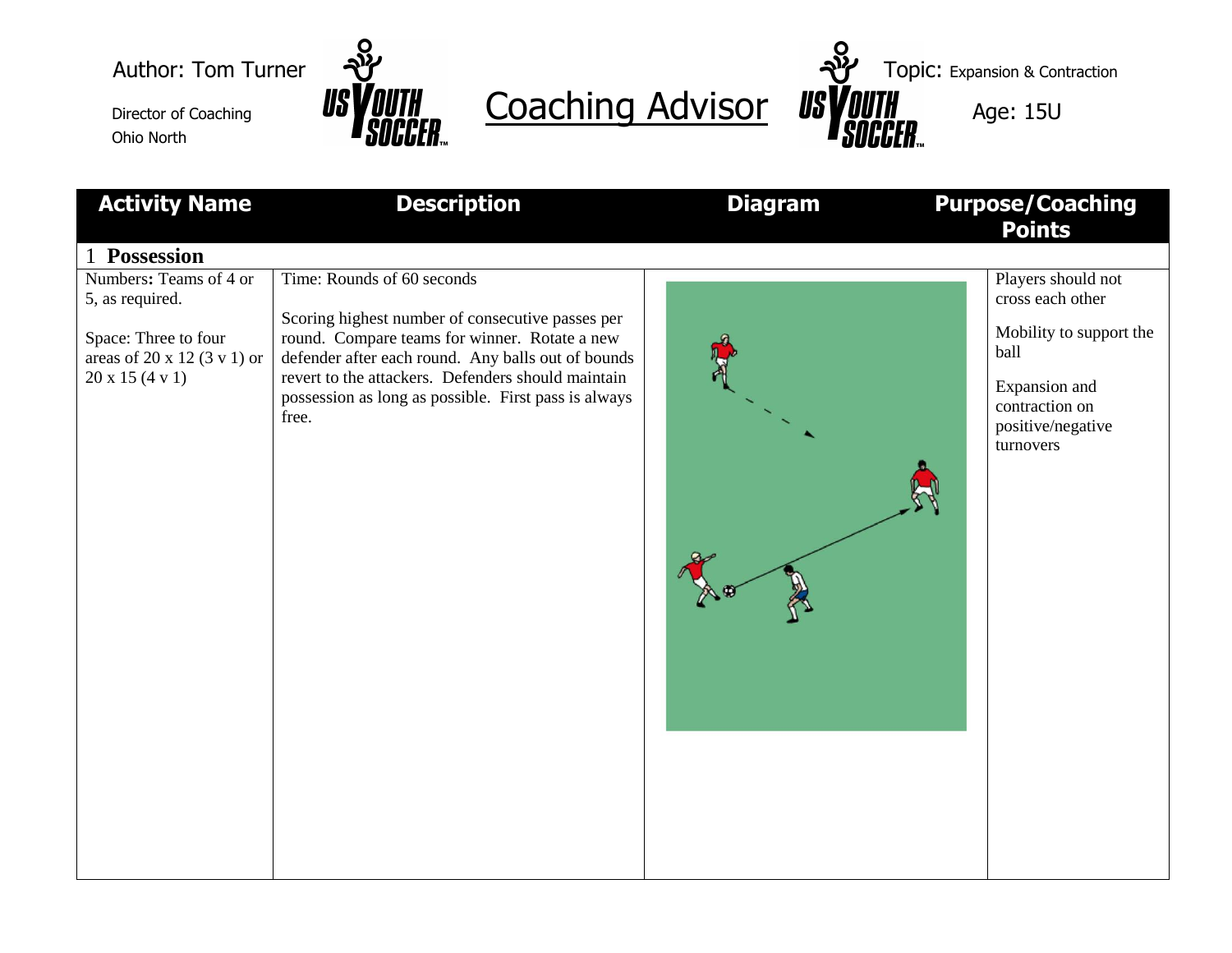Author: Tom Turner  $\frac{1}{2}$ 

Ohio North



Director of Coaching **USYOUTH** Coaching Advisor USYOUTH Age: 15U

| 2 Line soccer                                       |                                                                                                                                                                          |                                                                                                                                                                                                                                                                                                            |  |  |
|-----------------------------------------------------|--------------------------------------------------------------------------------------------------------------------------------------------------------------------------|------------------------------------------------------------------------------------------------------------------------------------------------------------------------------------------------------------------------------------------------------------------------------------------------------------|--|--|
| Numbers: $4 \text{ v } 4$                           | Space: 35 x 25 yards<br>$(40x30 \text{ max})$<br>Scoring: Cross the long<br>line in possession<br>Time: 10-minute rounds<br>(rotate and rebalance<br>teams, as required) | Players should organize<br>into positions and<br>maintain shape.<br>$\Phi$<br>No crossing over<br>without changes in<br>$\sum_{i=1}^n$<br>roles.<br>Attackers should<br>balance mobility while<br>maintaining group<br>balance.<br>  <br>attack<br>Defenders should work<br>as a team to compact<br>space. |  |  |
| 3 Game to Goal                                      |                                                                                                                                                                          |                                                                                                                                                                                                                                                                                                            |  |  |
| Numbers: 7 v 7 / 8 v 8,<br>arranged 3-2-2, or 3-1-2 | Space: 60 x 40 / 70 x 50.<br>Offside at half-way line or<br>top of the penalty area<br>Scoring: Regular<br>Time: 40-50 minutes<br>No kickoffs following<br>goals.        | R<br>J                                                                                                                                                                                                                                                                                                     |  |  |